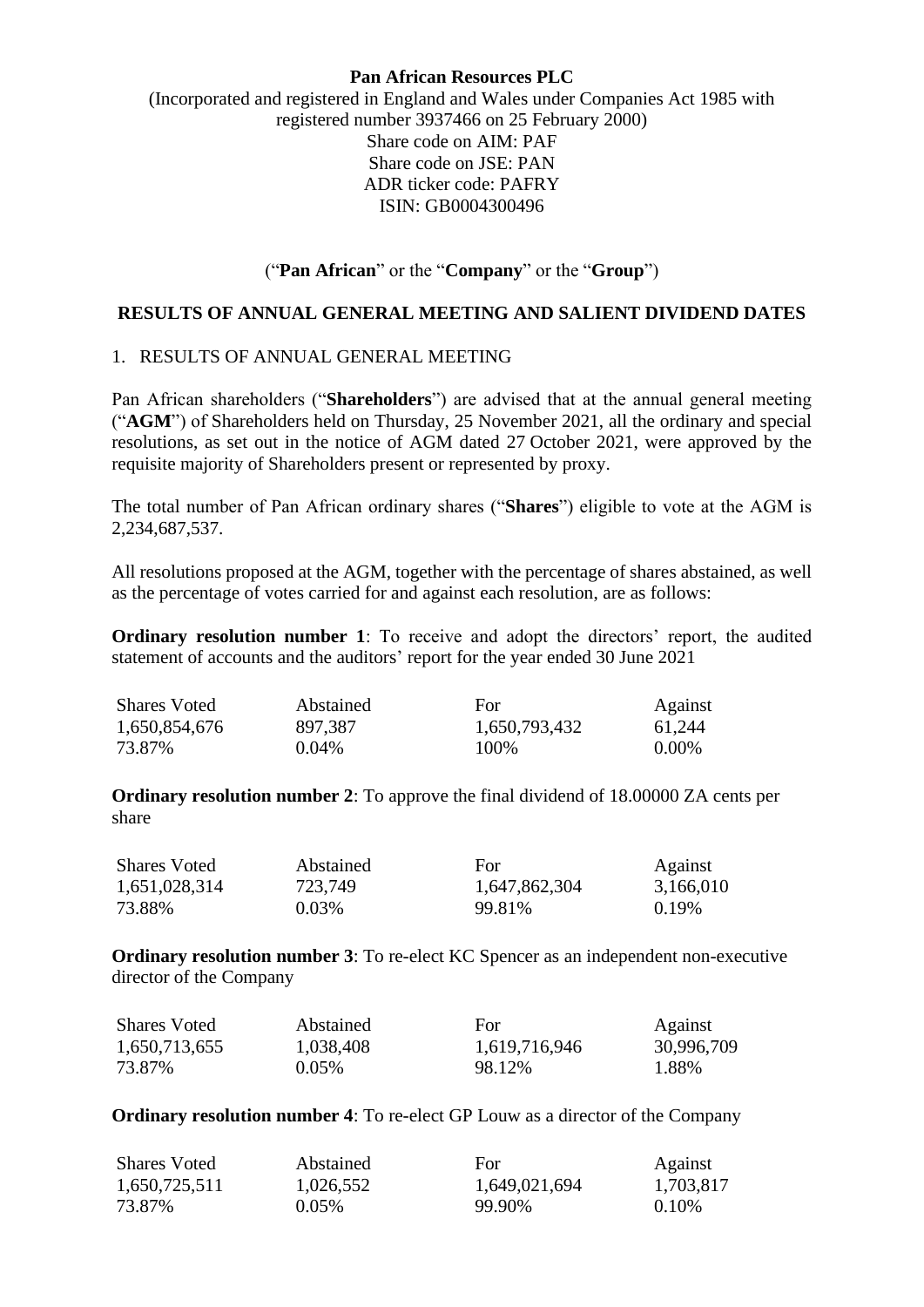**Ordinary resolution number 5**: To re-elect TF Mosololi as an independent non-executive director of the Company

| <b>Shares Voted</b> | Abstained | For           | Against  |
|---------------------|-----------|---------------|----------|
| 1,650,660,624       | 1,091,439 | 1,649,668,993 | 991,631  |
| 73.87%              | $0.05\%$  | 99.94%        | $0.06\%$ |

**Ordinary resolution number 6**: To elect D Earp as an independent director of the Company

| <b>Shares Voted</b> | Abstained | For           | Against   |
|---------------------|-----------|---------------|-----------|
| 1,650,721,416       | 1,030,647 | 1,649,367,385 | 1,354,031 |
| 73.87%              | $0.05\%$  | 99.92%        | $0.08\%$  |

**Ordinary resolution number 7**: To elect D Earp as a member of the audit and risk committee

| <b>Shares Voted</b> | Abstained | For           | Against   |
|---------------------|-----------|---------------|-----------|
| 1,650,718,836       | 1,033,227 | 1,649,248,491 | 1,470,345 |
| 73.87%              | $0.05\%$  | 99.91%        | $0.09\%$  |

**Ordinary Resolution 8:** To re-elect CDS Needham as a member of the audit and risk committee

| <b>Shares Voted</b> | Abstained    | For           | Against   |
|---------------------|--------------|---------------|-----------|
| 1,633,646,756       | 18, 105, 307 | 1,632,454,583 | 1,192,173 |
| 73.10%              | $0.81\%$     | 99.93%        | $0.07\%$  |

**Ordinary Resolution 9:** To re-elect TF Mosololi as a member of the audit and risk committee

| <b>Shares Voted</b> | Abstained | For           | Against  |
|---------------------|-----------|---------------|----------|
| 1,650,716,187       | 1,035,876 | 1,649,729,807 | 986,380  |
| 73.87%              | $0.05\%$  | 99.94%        | $0.06\%$ |

#### **Ordinary resolution number 10**: To endorse the Company's Remuneration Policy

| <b>Shares Voted</b> | Abstained | For           | Against     |
|---------------------|-----------|---------------|-------------|
| 1,650,555,642       | 1,196,421 | 1,184,770,784 | 465,784,858 |
| 73.86%              | $0.05\%$  | 71.78%        | 28.22\%     |

**Ordinary resolution number 11**: To endorse the Company's Remuneration Implementation Report (Notes 1 and 2)

| <b>Shares Voted</b> | Abstained | For           | Against     |
|---------------------|-----------|---------------|-------------|
| 1,649,862,787       | 1,889,276 | 1,139,342,224 | 510,520,563 |
| 73.83%              | 0.08%     | 69.06%        | 30.94%      |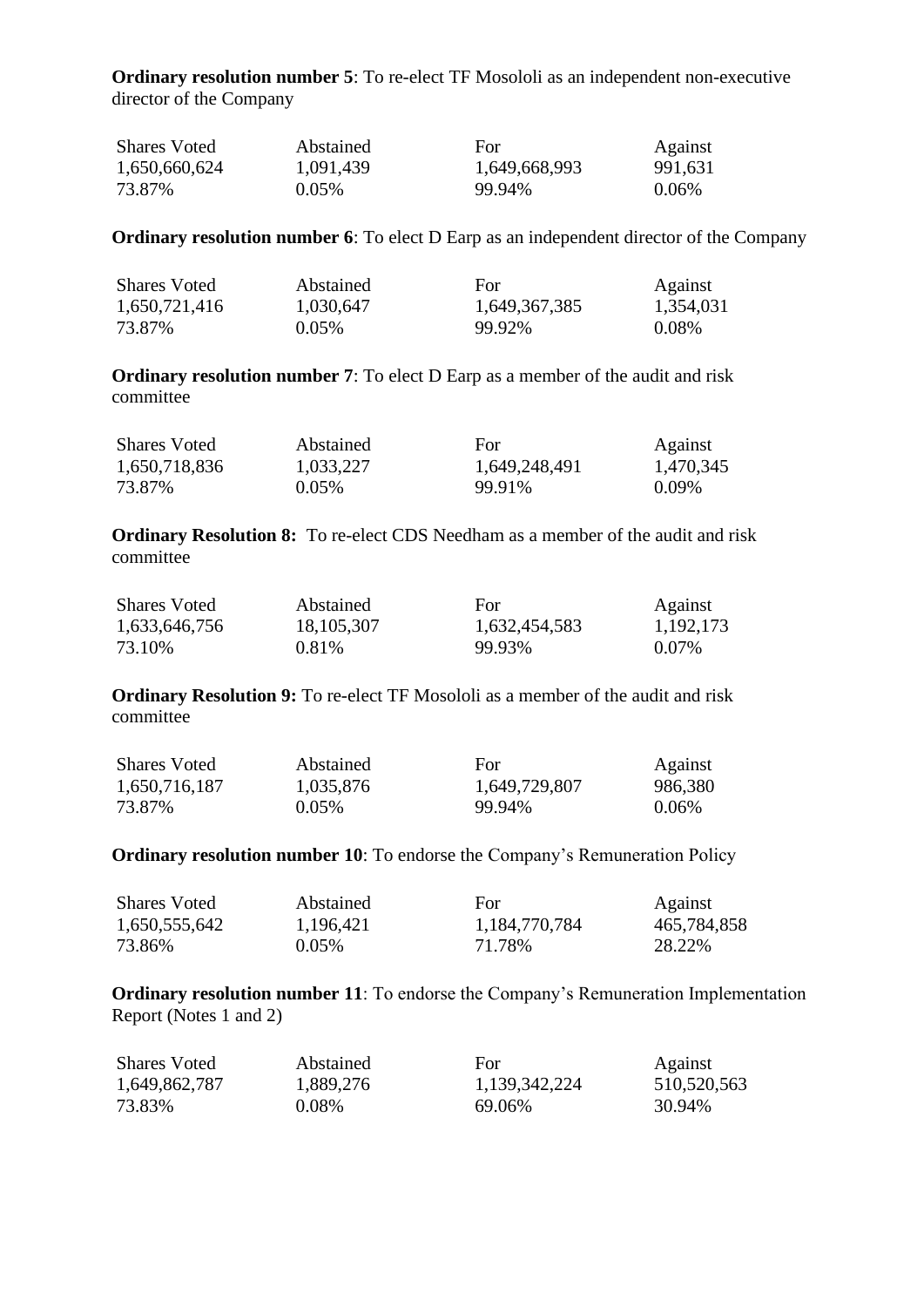**Ordinary resolution number 12:** To reappoint PricewaterhouseCoopers LLP as auditors of the Company and to authorise the directors to determine their remuneration

| <b>Shares Voted</b> | Abstained | For           | Against    |
|---------------------|-----------|---------------|------------|
| 1,650,123,573       | 1,628,490 | 1,582,376,203 | 67,747,370 |
| 73.84%              | $0.07\%$  | 95.89%        | 4.11%      |

## **Ordinary resolution number 13:** To authorise the directors to allot equity securities (Note 1)

| <b>Shares Voted</b> | Abstained | For.          | Against     |
|---------------------|-----------|---------------|-------------|
| 1,650,051,998       | 1,700,065 | 1,101,902,256 | 548,149,742 |
| 73.84%              | $0.08\%$  | 66.78%        | 33.22%      |

**Special resolution number 14**: To approve market purchases of ordinary shares

| <b>Shares Voted</b> | Abstained | For           | Against     |
|---------------------|-----------|---------------|-------------|
| 1,650,549,309       | 1,952,754 | 1,413,442,606 | 237,106,703 |
| 73.86%              | $0.09\%$  | 85.63%        | 14.37%      |

**Notes** 

- Percentages of shares voted are calculated in relation to the total issued ordinary share capital of Pan African.
- Percentages of shares voted for and against each resolution are calculated in relation to the total number of shares voted in respect of each resolution.
- Abstentions are calculated as a percentage in relation to the total issued ordinary share capital of Pan African.
- 1. In accordance with the UK Corporate Governance Code, when 20% or more of the votes have been cast against the board recommendation for a resolution, the Company will consult with those shareholders who voted against ordinary resolution numbers 10, 11 and 13 ("Resolutions"), ("Dissenting Shareholders") in order to ascertain the reasons for doing so, following which an update on the views expressed by such Dissenting Shareholders and the subsequent actions taken by the Company will be issued.
- 2. Furthermore, as required in terms of the King IV Report on Corporate Governance for South Africa, 2016 and paragraph 3.84(j) of the JSE Limited Listings Requirements, Pan African invites those Dissenting Shareholders who voted against ordinary resolution number 10 and/or ordinary resolution 11 to engage with the Company regarding their views on the Company's remuneration policy and/or implementation report.

Dissenting Shareholders may forward their concerns / questions pertaining to the Resolutions to the Company Secretary via email at [general@corpserv.co.uk](mailto:phil.dexter@corpserv.co.uk) by close of business on 11 December 2020. The Company will then respond in writing to these Dissenting Shareholders, and if required, engage further with the Dissenting Shareholders in this regard.

# 2. SALIENT DIVIDEND DATES

Shareholders are referred to the Group's provisional summarised audited results that were released on 15 September 2021, wherein an exchange rate of South African Rand ("ZAR") to the British Pound ("GBP") of GBP/ZAR:19.66 and an exchange rate of ZAR to the US Dollar ("USD") of USD/ZAR:14.21 was used for illustrative purposes to convert the proposed ZAR dividend of 18.00000 ZA cents per share into GBP and USD, respectively.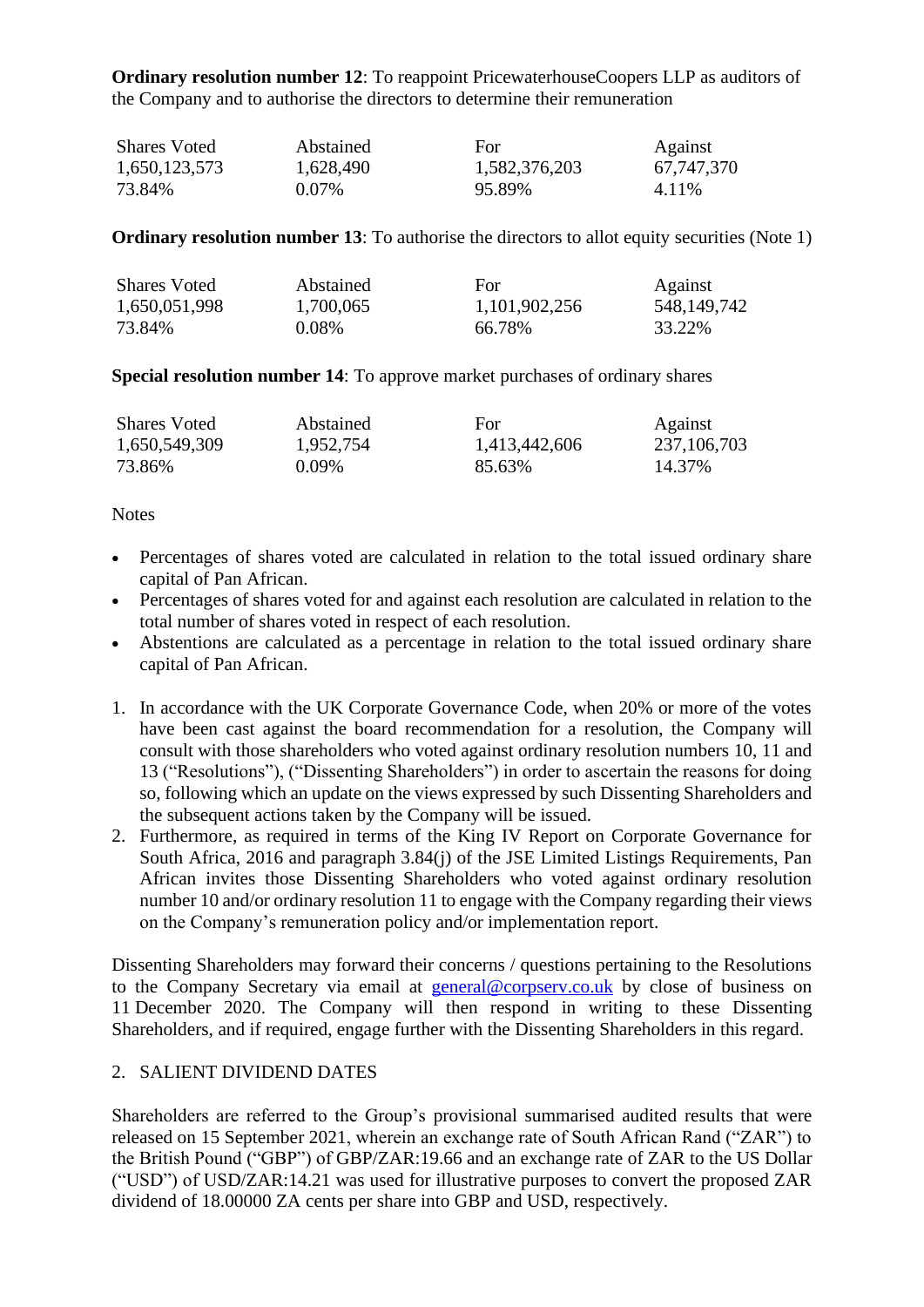Shareholders are advised that, following the approval of the final dividend at the AGM, the exchange rate for conversion of the final ZAR dividend into GBP has been fixed at an exchange rate of GBP/ZAR:21.1880 which translates to a final GBP dividend of 0.84954 pence per share and the exchange rate for conversion of the final ZAR dividend into USD for illustrative purposes is USD/ZAR:15.80, which translates to an illustrative final USD dividend of US 1.13924 cents per share.

The following salient dates apply:

| Currency conversion date                                          | Thursday, 25 November 2021 |
|-------------------------------------------------------------------|----------------------------|
| Currency conversion announcement released by<br>$11.00$ (SA time) | Friday 26 November 2021    |
| Last date to trade on the JSE                                     | Tuesday, 30 November 2021  |
| Last date to trade on the LSE                                     | Wednesday 1 December 2021  |
| Ex-dividend date on the JSE                                       | Wednesday, 1 December 2021 |
| Ex-dividend date on the LSE                                       | Thursday, 2 December 2021  |
| Record date on the JSE and LSE                                    | Friday, 3 December 2021    |
| Payment date                                                      | Tuesday, 14 December 2021  |

**Notes** 

- No transfers between the Johannesburg and London registers between the commencement of trading on Wednesday, 1 December 2021 and close of business on Friday, 3 December 2021, will be permitted.
- No shares may be dematerialised or rematerialised between Wednesday, 1 December 2021 and Friday, 3 December 2021, both days inclusive.
- The final dividend per share was calculated on 2,234,687,537 total shares in issue equating to 18.00000 ZA cents per share or 0.84954 pence or 1.13924 US cents per share.
- The South African dividends tax rate is 20% per ordinary share for shareholders who are liable to pay the dividends tax, resulting in a net dividend of 14.40000 ZA cents per share 0.67963 pence per share and US 0.91139 cents per share for these shareholders. Foreign investors may qualify for a lower dividend tax rate, subject to completing a dividend tax declaration and submitting it to Computershare Investor Services Proprietary Limited or Link Group who manage the SA and UK register, respectively. The Company's South African income tax reference number is 9154588173. The dividend will be distributed from South African income reserves/ retained earnings, without drawing on any other capital reserves.

Johannesburg 26 November 2021